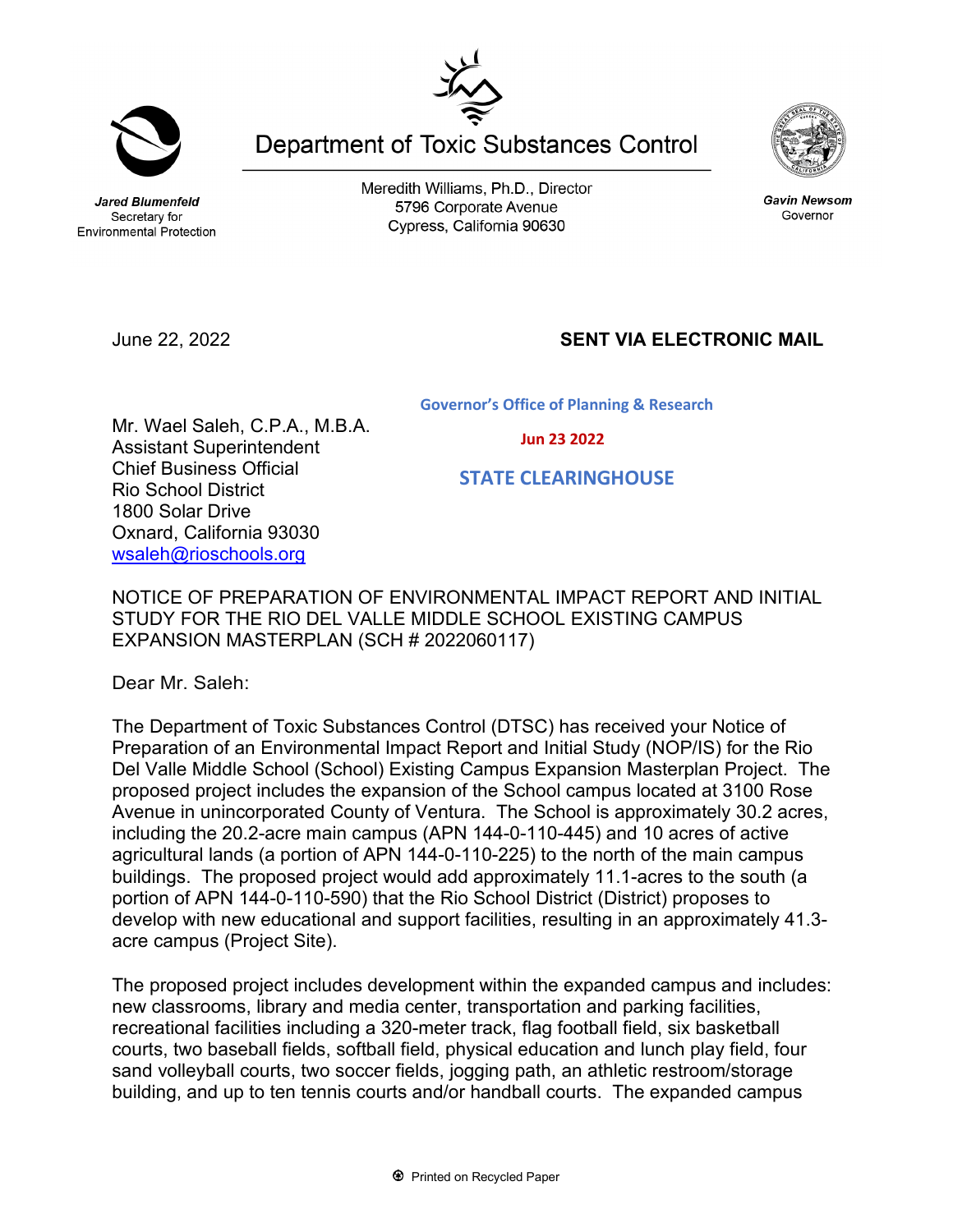Mr. Wael Saleh June 22, 2022 Page 2

shall provide significant health and safety improvements, additional on-site parking, and a bus turn out lane.

The NOP/IS states, "The Phase II ESA results indicated that the southern parcel surface soils are impacted by total purgeable petroleum hydrocarbons (TPPH), TPHd, and hydraulic oil/motor oil total petroleum hydrocarbons (TPHh/m) released from the junk vehicles previously stored at the southern parcel and fuel storage ASTs. TPPH, TPHd and TPHh/m were detected in the southern parcel surface soils at concentrations exceeding relevant screening levels. Tetra Tech recommends that the RSD submit the Phase I ESA report (Tetra Tech 2021a) and Phase II ESA report (Tetra Tech 2021c) to the DTSC and enter the southern parcel into the DTSC Voluntary Cleanup Program (VCP)." The NOP/IS further states, "Tetra Tech determined that no further action is recommended for the northern parcel for as long as the northern parcel is used for agricultural production.

On May 25, 2022, the District entered into an Environmental Oversight Agreement (Docket No. HSA-FY21/22-135) with DTSC for oversight of an environmental investigation for 11.1-acre portion of the Project Site. Therefore, the following comments are applicable only for the rest of the Project Site.

DTSC recommends the following items be addressed in the NOP/IS:

- 1. Identify recognized environmental conditions (REC) at the Project Site and indicate how these RECs will be addressed, and under the oversight of which regulatory agency. If state funding is anticipated for school projects, then DTSC review/approval is required pursuant to California Education Code.
- 2. If there are any recognized environmental conditions at the Project Site, DTSC recommends investigation and mitigation, as necessary, to address potential impact to human health and environment.
- 3. DTSC recommends environmental review of the Project Site under the DTSC Schools Branch oversight prior to construction to ensure the School is safe for students and staff.
- 4. If the project requires import soil to backfill the areas excavated, DTSC recommends sampling be conducted in accordance with DTSC's Information Advisory Clean Imported Fill Material [\(https://dtsc.ca.gov/wp- content/ uploads](https://dtsc.ca.gov/wp%C2%AD%20content/%20uploads%20/sites/31/2018/09/SMP%20FS%20Cleanfill-Schools.pdf)  [/sites/31/2018/09/SMP FS Cleanfill-Schools.pdf\)](https://dtsc.ca.gov/wp%C2%AD%20content/%20uploads%20/sites/31/2018/09/SMP%20FS%20Cleanfill-Schools.pdf)
- 5. Discuss procedures to be taken if the soil and/or groundwater contamination is suspected or discovered during grading, construction and/or demolition.